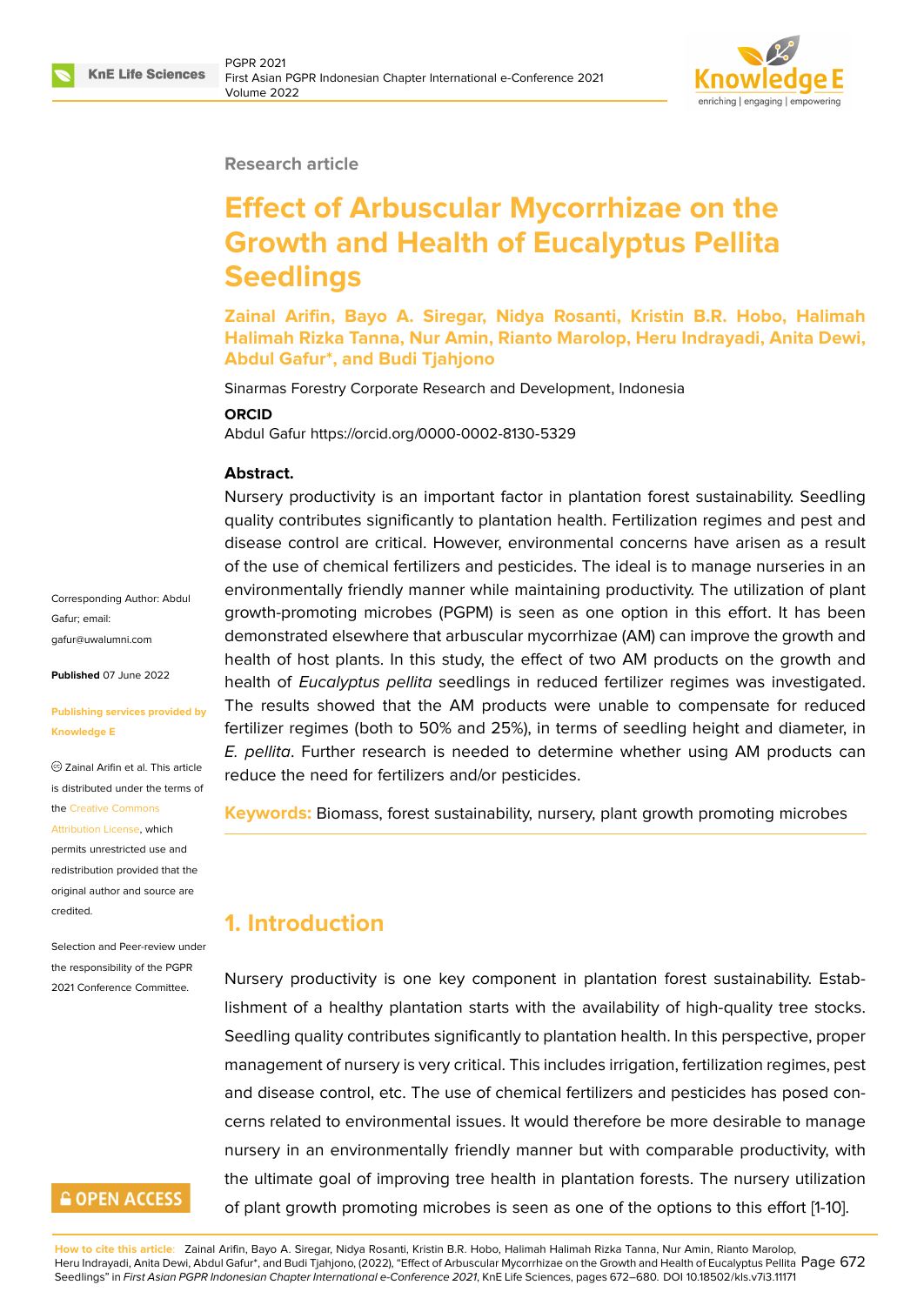Mycorrhizal fungi form symbiotic association with the root of most plant species [11]. Arbuscular mycorrhizae (AM) are endomycorrhizae that belong to the Zygomycete of order Glomales. Previously the term arbuscular mycorrhiza was designated to the symbiotic association formed by all fungi in Glomales. However, since not all of them [for](#page-7-0)m vesicles in the roots, it is now referred to as AM [12]. It has been demonstrated elsewhere that mycorrhizae, both arbuscular and ecto-, can improve health and growth performance of host plants [13-18]. This research aims to investigate the effectiveness of different AM products on the growth and health of *Eu[cal](#page-7-1)yptus pellita* tree stocks and possible reduction of fertilizer or/and pesticide regimes.

# **2. Methodology**

This research was initiated in December 2020 at SMF Corporate R&D Nursery. The duration of this experiment was 90 days. *E. pellita* cuttings and two AM products, i.e. AM1 and AM2, were used in this trial. The experiment followed a randomized complete block design (RCBD) with 9 treatments and 3 replicates for each treatment as follows, (1) current nursery regimes of 100 % additional fertilizer recommendation and pesticides (SOP); (2) AM1 with 100 % additional fertilizer recommendation but without pesticides; (3) AM1 with 100 % additional fertilizer recommendation; (4) AM1 with only 50 % additional fertilizer recommendation; (5) AM1 with only 25 % additional fertilizer recommendation; (6) AM2 with 100 % additional fertilizer recommendation but without pesticides; (7) AM2 with 100 % additional fertilizer recommendation; (8) AM2 with only 50 % additional fertilizer recommendation; (9) AM2 with only 25 % additional fertilizer recommendation.

Experimental units were plots containing 4 trays with a total of 384 tubes/tree stocks. Inoculation was carried out by mixing the substrate containing AM spores with the growing media at setting (AM1) or applied 4 weeks after setting (AM2). Pesticide application considered the compatibility with the products, especially AM1. Variables assessed in this experiment were seedling height, root collar diameter, seedling biomass, foliar nutrient content, root-to-shoot ratio, and leaf disease incidence. Growth gains were calculated based on the obtained data. The data were analyzed using SAS Programs. Descriptive analysis was used to outline the growth and health data. ANOVA was used to indicate significant differences (p-value < 0.05), followed by further test using Multiple Comparison Tests to identify the significantly different treatments.

# **3. Result and Discussion**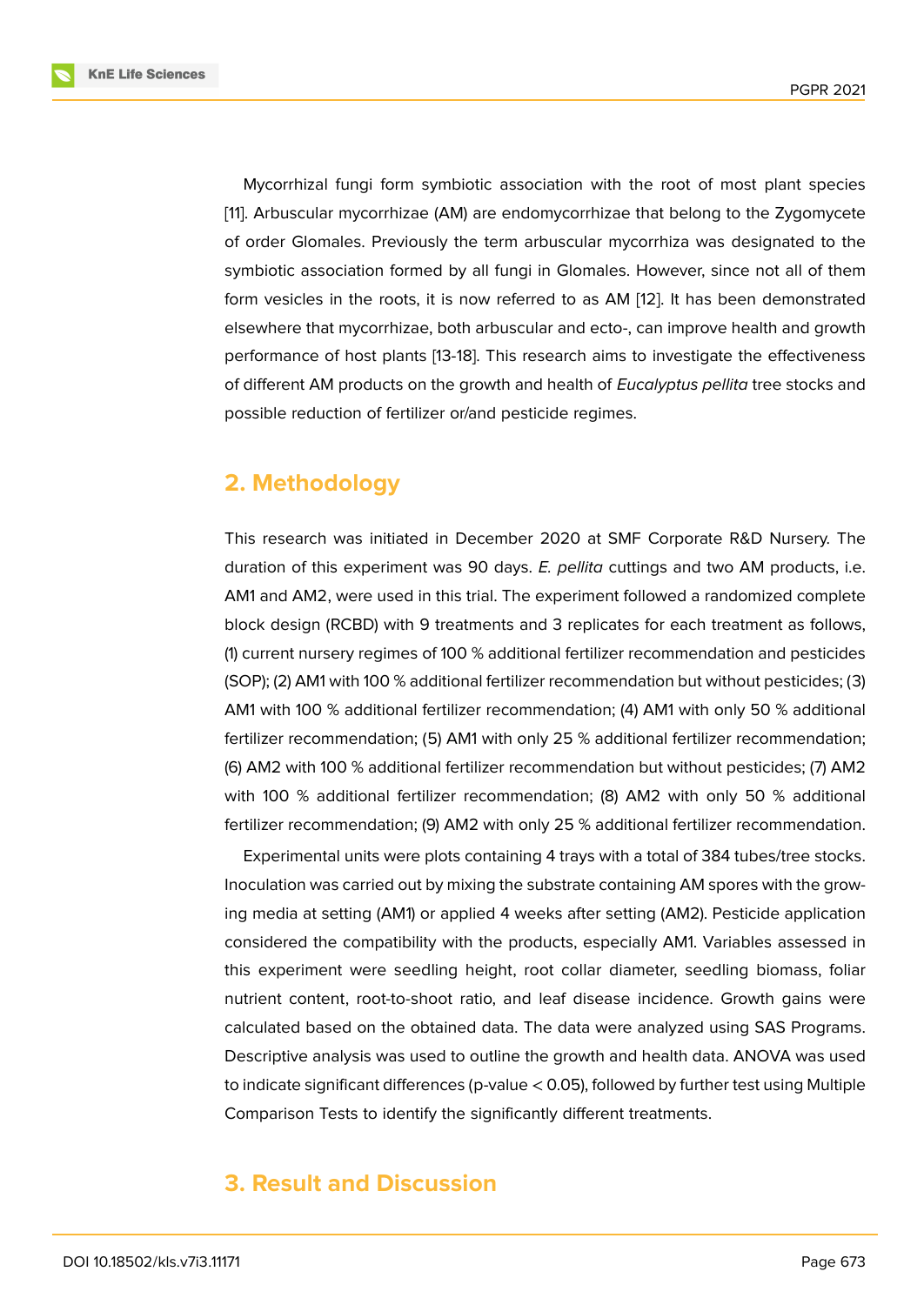### **3.1. Growth Performance**

It has been demonstrated elsewhere that AM can improve health and growth performance of host plants [13-15]. Research has also shown significant roles of AM in uptake of soil nutrients, especially of N and P, which can effectively promote the growth of host plants [19]. Growth performance of *E. pellita* in all treatments is presented in Table 1.

| <b>Treatment*</b> | N  | Height (cm) |          | <b>Root Collar Diameter (mm)</b> |          |
|-------------------|----|-------------|----------|----------------------------------|----------|
|                   |    | Mean**      | Std Dev. | Mean**                           | Std Dev. |
| SOP (100 % AF_P)  | 58 | 48.21a      | 4.79     | 4.76a                            | 0.58     |
| AM1_100 % AF_NP   | 57 | 46.93a      | 4.68     | 4.80a                            | 0.73     |
| AM1_100 % AF_P    | 57 | 49.21a      | 3.69     | 4.97a                            | 0.63     |
| AM1_50 % AF_P     | 59 | 40.72b      | 4.48     | 4.30b                            | 0.58     |
| AM1_25 % AF_P     | 60 | 33.47d      | 4.38     | 3.58cd                           | 0.50     |
| AM2_100 % AF_NP   | 57 | 47.31a      | 5.48     | 4.81a                            | 0.69     |
| AM2_100 % AF_P    | 59 | 49.68a      | 4.48     | 4.98a                            | 0.60     |
| AM2_50 % AF_P     | 59 | 36.59c      | 4.03     | 3.90c                            | 0.50     |
| AM2_25 % AF_P     | 58 | 31.74d      | 4.04     | 3.44d                            | 0.40     |
| R-Square          |    | 0.96        |          | 0.92                             |          |
| p-value           |    | < 0.0001    |          | < 0.0001                         |          |
| CV                |    | 4.00        |          | 4.93                             |          |

Table 1: Growth performance of *Eucalyptus pellita* at 90 days after planting.

Note : \*P: with pesticide; NP: without pesticide; AF: additional fertilizer. \*\*Numbers in the same column followed by the same letter are not significantly different.

In Figure 1 below it can be seen that the growth (height and root collar diameter - RCD) trend of *E. pellita* decreased with fertilizer reduction. Based on the growth gains and distributions at 90 days after planting (DAP), the height and RCD of seedlings in AM1 or AM2 wit[h](#page-3-0) 100 % additional fertilizer treatments were not significantly different from those in the SOP plots. Similarly, Figure 2 shows that the use of both AM products have not been able to compensate reduced fertilizer regimes (both to 50 % and 25 %) in term of seedling height and diameter. The growth of *E. pellita* seedlings in fertilizer reduction (to 50 % and 25 %) plots, even with th[e a](#page-3-1)ddition of AM, did not match that in the SOP plot. Therefore, the current full dose of additional fertilization (SOP) is considered the optimum regime for the best growth performance of *E. pellita* seedlings. Although it does not match SOP, AM1 performed better than AM2 when combined with reduced additional fertilization (both to 50 % and 25 %) for both height and diameter variables. One challenging treatment would be the combined application of the AM products, especially AM1, with reduction of the additional fertilizer regime to  $>$  50 %.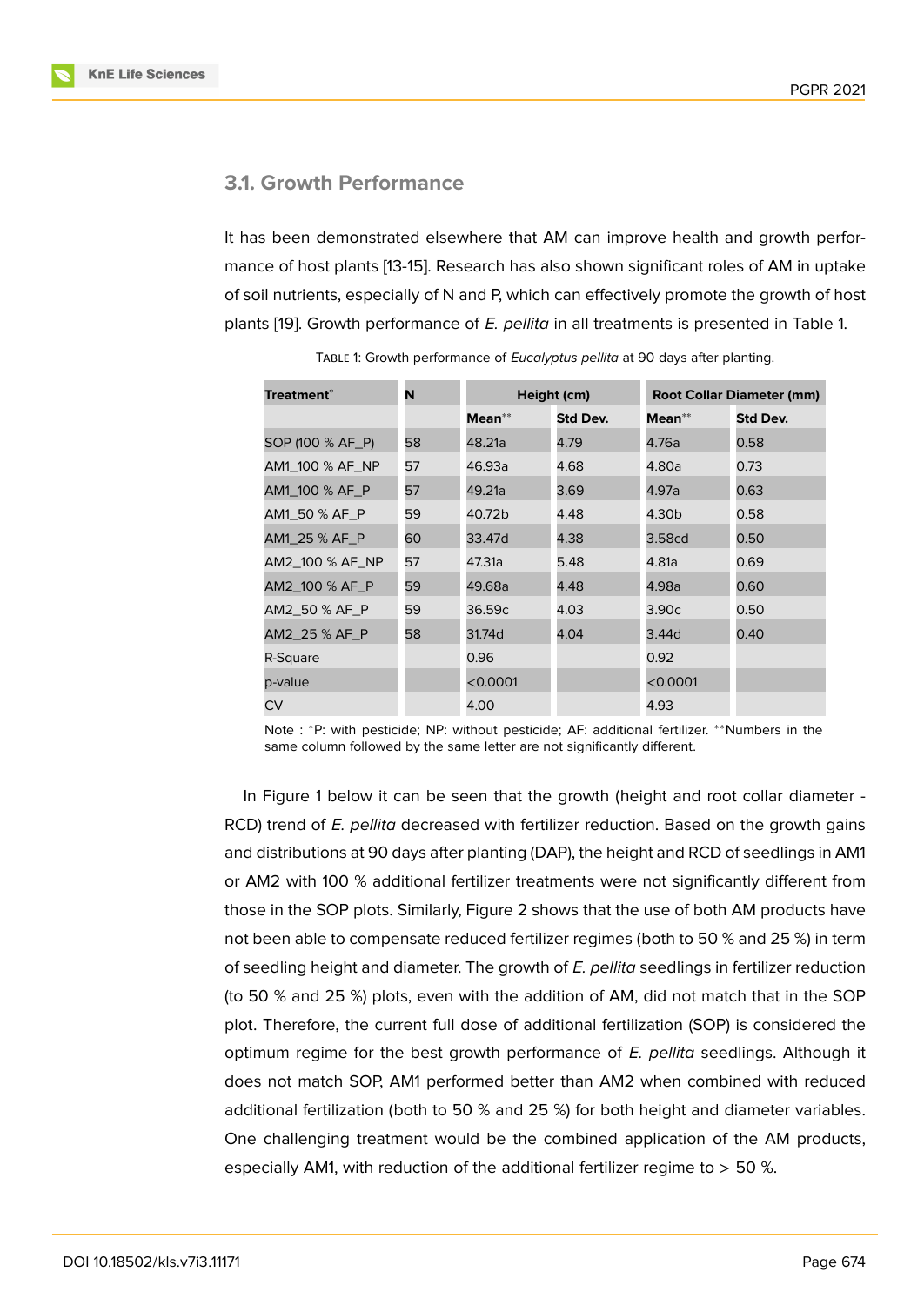

**Figure** 1: The distribution (top) and the gain (bottom) of *Eucalyptus pellita* height (left) and root collar diameter (RCD) (right).

<span id="page-3-0"></span>

**Figure** 2: *Eucalyptus pellita* seedling height (left) and root collar diameter (RCD) (right) at 90 days after planting.

#### <span id="page-3-1"></span>**3.2. Biomass**

The treatment of AM2 with 100 % additional fertilizer resulted in the highest biomass of *E. pellita* seedlings at 7.43 g. Other treatments involving the SOP regime were not significantly different, as presented in Table 2. In general, biomass tends to decrease with fertilizer reduction. The root-to-shoot (RS) ratio in all treatments was less than 1:5 with higher biomass proportions of leaves and stems than that of roots. RS ratio is an important index for assessing plant health and has received increased attention in the last decades as a sensitive indicator of plant stress induced by chemical or physical agents [20]. The low RS ratio might be caused by several factors including size and volume of the container, nutrient rich environment from additional fertilizer or AM application, and light intensity or other environment factors. Low volume containers (plastic pot, tube [pot](#page-8-1), paper pot) contribute to smaller nutrient reserve and limited root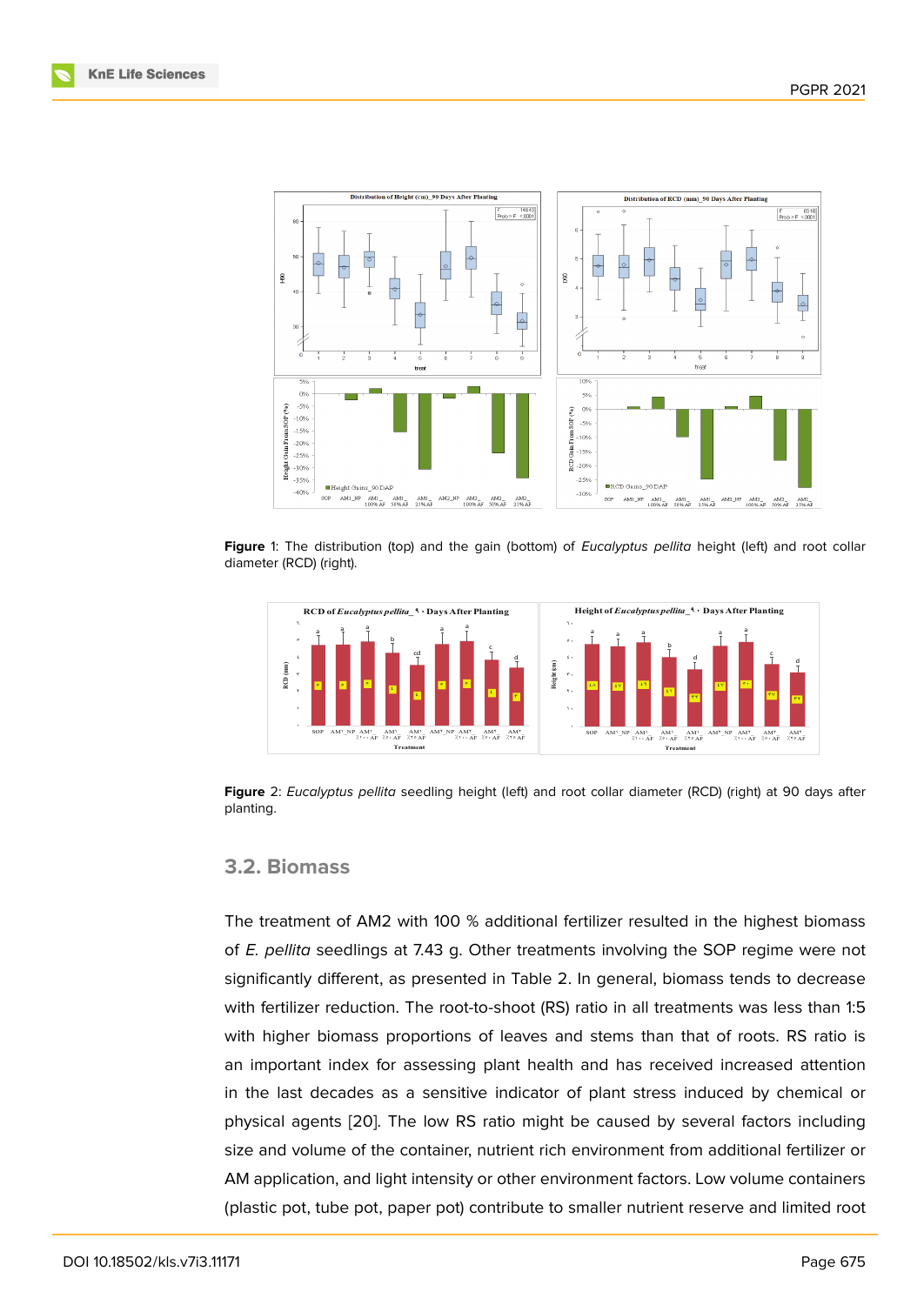growth. The container size would affect the availability of nutrient to seedlings; thus, a constant and balanced supply of all essential nutrients must be ensured [21].

| Treatment*              | <b>Biomass (g)</b> |          | <b>Root-to-Shoot Ratio</b> |          |
|-------------------------|--------------------|----------|----------------------------|----------|
|                         | Mean**             | Std Dev. | Mean                       | Std Dev. |
| SOP (100 % AF_P) 6.78ab |                    | 1.15     | 0.17(1:6)                  | 0.03     |
| AM1_100<br>AF_NP        | % 6.97ab           | 1.07     | 0.18(1:6)                  | 0.04     |
| AM1_100 % AF_P          | 6.82ab             | 1.18     | 0.17(1.6)                  | 0.02     |
| AM1_50 % AF_P           | 4.41bc             | 0.75     | 0.14(1:7)                  | 0.01     |
| AM1_25 % AF_P           | 2.72c              | 0.66     | 0.14(1:7)                  | 0.02     |
| AM2_100<br>AF_NP        | % 6.28ab           | 0.97     | 0.19(1:5)                  | 0.06     |
| AM2_100 % AF_P          | 7.43a              | 0.74     | 0.16(1:6)                  | 0.02     |
| AM2_50 % AF_P           | 3.27c              | 0.67     | 0.16(1:6)                  | 0.02     |
| AM2_25 % AF_P           | 3.47c              | 0.96     | 0.15(1:7)                  | 0.07     |
| R-Square                | 0.84               |          |                            |          |
| p-value                 | < 0.0001           |          |                            |          |
| CV                      | 17.34              |          |                            |          |

Table 2: Biomass and root-to-shoot ratio of *Eucalyptus pellita* seedlings at 90 days after planting.

Note : \*P: with pesticide; NP: without pesticide; AF: additional fertilizer. \*\*Numbers in the same column followed by the same letter are not significantly different.

Plants with a higher proportion of roots can compete more effectively for soil nutrients, while those with a higher proportion of shoots can collect more light energy. When the plant is under stress (especially in reduced fertilizer plots), AM can significantly improve plant nutrient uptake and resistance to several abiotic stress factors [22]. Without the addition of AM or other microbes that help nutrient uptake, plants in nutrient-poor environments tend to allocate a higher proportion to roots [23].

### **3.3. Nutrient Accumulation**

Fertilizer reduction will decrease nutrient intake and results in lower foliar nutrient content, as shown in Table 3. The seedlings treated with 100 % of additional fertilizer dose had higher amount of nutrients (N and P) accumulated in the leaves and the foliar content decreased with fertilizer reduction (both to 50 % and 25 % of the SOP). The nutrients absorbed by seedlings in the AM2 with 100 % additional fertilizer plots were slightly higher than those in the AM1 with 100 % additional fertilizer plots, but both did not match the nutrient uptake in the SOP plots.

AM have shown significant roles in the uptake of soil nutrients, especially of N and P, which can effectively promote the growth of host plants [6]. AM also increase allocation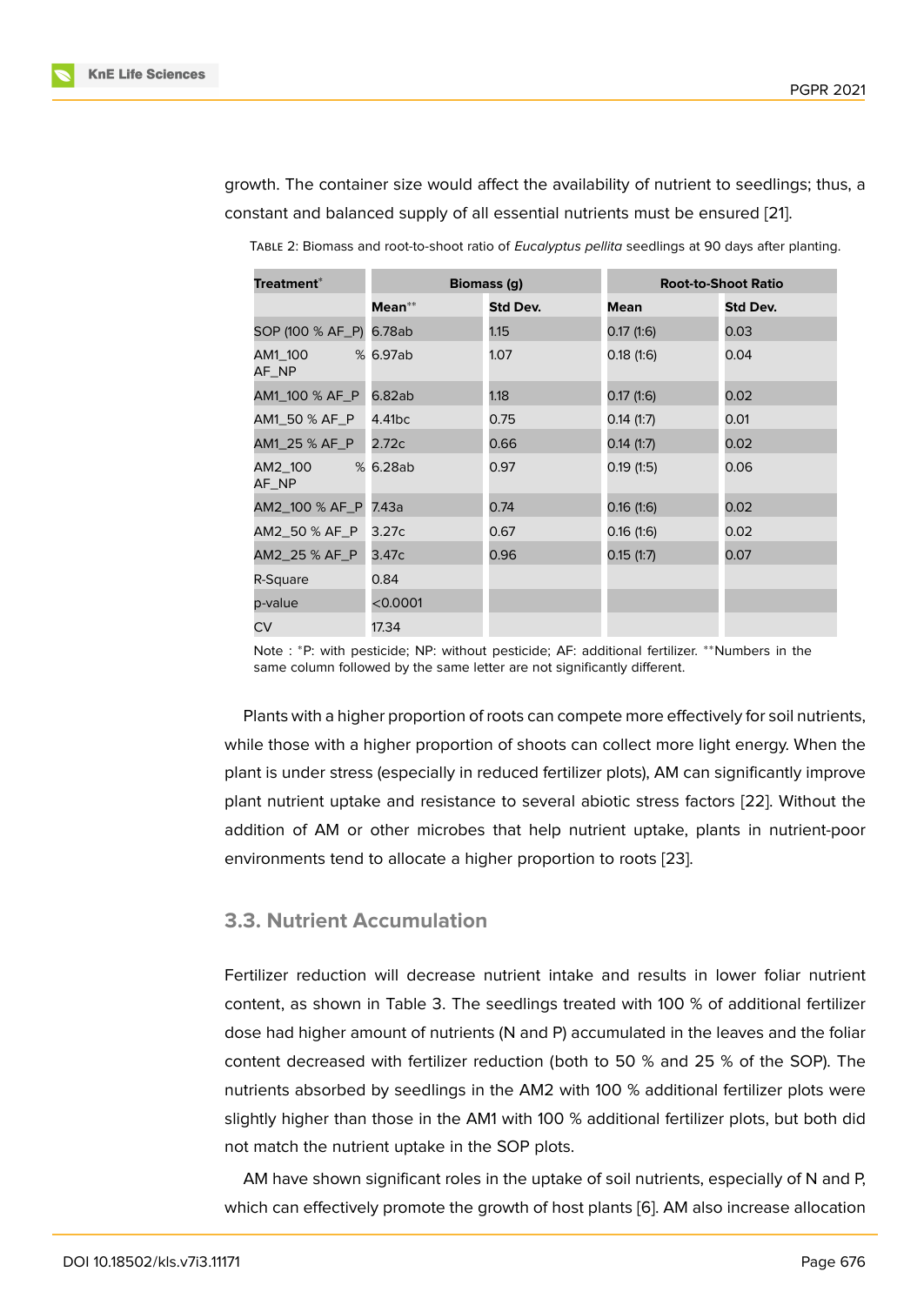of shoot biomass through increased N and P redistribution to panicles, particularly under low fertilizer levels [24]. In this experiment, the seedlings receiving higher fertilizer doses resulted in higher nutrient accumulation. The use of both the AM products have not been able to compensate reduced fertilizer regimes (both to 50 % and 25 %) in term of nutrient accumu[latio](#page-8-3)n in leaves. Thus, reducing fertilizer regimes to 50 % or 25 % is not recommended as it would decrease the nutrient intake critical for seedlings growth. Again, trials on combined application of the AM products with reduced fertilizer regimes  $to$  > 50 % are worth pursuing.

| Treatment*       | <b>Total Analysis (ppm)</b> |         |  |
|------------------|-----------------------------|---------|--|
|                  | N                           | P       |  |
| SOP (100 % AF_P) | 14420                       | 1757.81 |  |
| AM1_100 % AF_P   | 12410                       | 2072.51 |  |
| AM1_50 % AF_P    | 8820                        | 1703.92 |  |
| AM1_25 % AF_P    | 8400                        | 1534.02 |  |
| AM2_100 % AF_P   | 13860                       | 2013.57 |  |
| AM2_50 % AF_P    | 9870                        | 1913.43 |  |
| AM2_25 % AF_P    | 8190                        | 1588.96 |  |

Table 3: Foliar nutrient content of *Eucalyptus pellita* at 90 days after planting.

Note : <sup>∗</sup>P: with pesticide; AF: additional fertilizer.

### **3.4. Plant Health**

Leaf diseases caused by different pathogens have been frequently observed on *E. pellita* seedlings in nursery. As presented in Table 4, incidence of the leaf diseases at 90-day-old seedlings in plots with or without pesticide application was not statistically different. This might have been due to the fact that disease incidence was relatively low that the impact of both pest and AM application was not detected. It would have been interesting to compare the data with those in the treatment of nursery SOP but without application of both pesticides and AM products.

Table 4: Incidence of leaf diseases on *Eucalyptus pellita* seedlings at 90 days after planting.

| Treatment <sup>*</sup> | Incidence (%)* |
|------------------------|----------------|
| SOP (100 % AF_P)       | 5.28ab         |
| AM1_100 % AF_NP        | 5.10ab         |
| AM1_100 % AF_P         | 5.05ab         |
| AM2_100 % AF_NP        | 5.31a          |
| AM2 100 % AF P         | 4.65abc        |

Note : <sup>∗</sup>P: with pesticide; NP: without pesticide; AF: additional fertilizer. ∗∗Numbers in the same column followed by the same letter are not significantly different.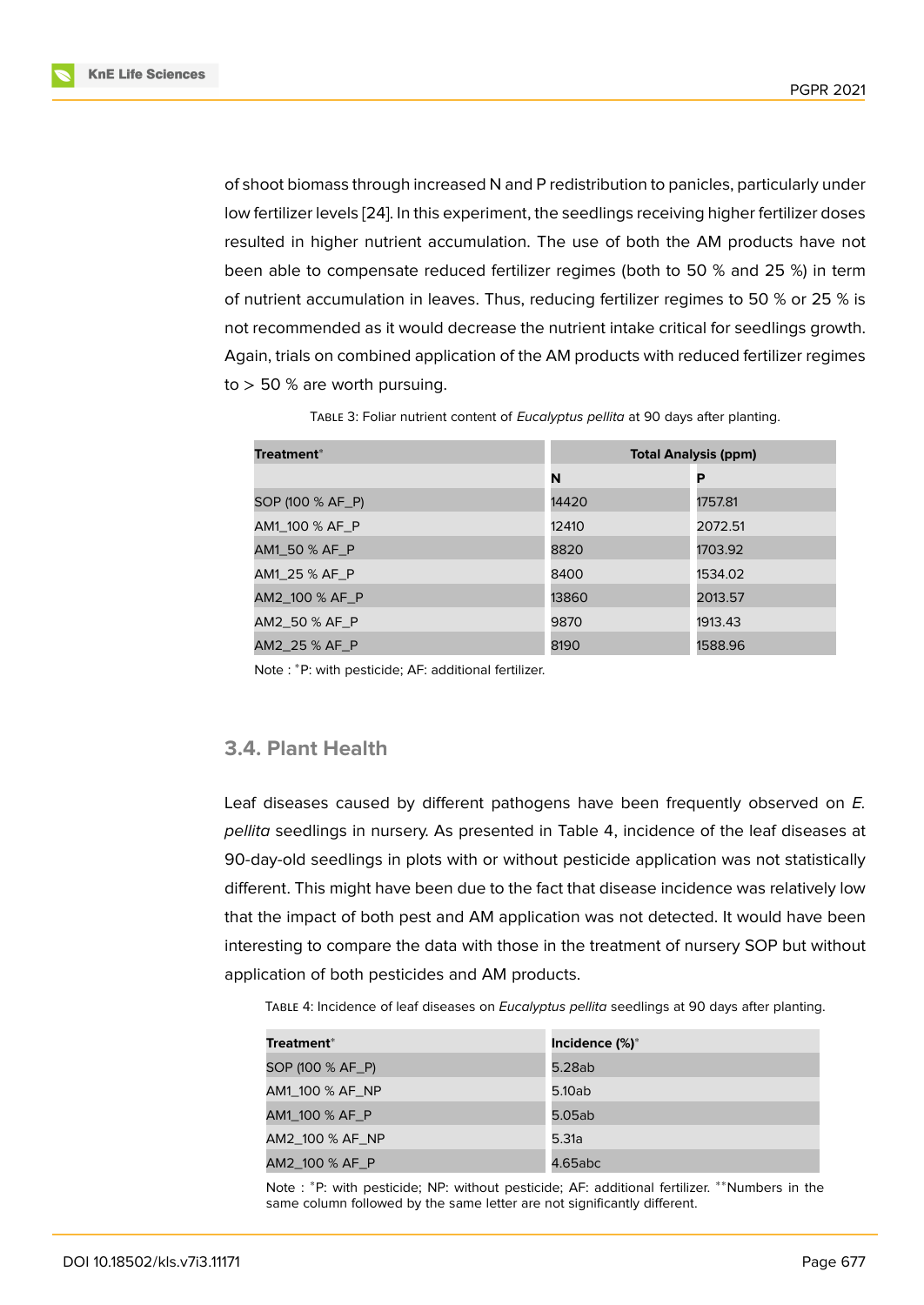

### **4. Conclusion**

The results of this study indicate that the application of the tested AM products is not able to compensate reduction of the current nursery SOP (both to 50 % and 25 %) in term of the growth performance of *E. pellita* tree stocks in nursery. A similar result trend is also observed for the parameters of seedling biomass and foliar nutrient content. The effect of both pesticides and AM products on the incidence of leaf diseases is not obvious.

To better elucidate the effect of the AM products, further investigation is required. One challenge is to explore the impacts of the products on the growth performance, biomass, and foliar nutrient content of the *E. pellita* tree stocks in nursery under the reduction of the current SOP fertilizer regime to  $> 50$  %. Data on the incidence of leaf diseases in the treatment of nursery SOP but without application of both pesticides and AM products are also worth obtaining.

### **5. Acknowledgements**

Research fellowship granted by the Alexander von Humboldt Foundation of the Government of the Federal Republic of Germany to AG is gratefully acknowledged.

### **References**

- [1] Gafur A. Endophytic *Trichoderma* as biocontrol agents of red root rot disease in tropical plantation forests. Paper presented at: Proceedings of the  $6^{th}$  PGPR International Conference; 2019 Aug 18–22; Tashkent, Uzbekistan.
- [2] Gafur A. Development of biocontrol agents to manage major diseases of tropical plantation forests in Indonesia: A Review. Environmental Sciences Proceedings. 2020;3:1-7. https://doi.org/10.3390/IECF2020-07907
- [3] Gafur A. Plant growth promoting microbes (PGPM) for the sustainability of tropical plantation forests in Indonesia. Academia Letters. 2021;1308:1-3. https://doi.org/10.20935/AL1308
- [4] Gafur A, Naz R, Nosheen A, Sayyed RZ. Role of plant growth promoting microbes (PGPM) in managing soil-borne pathogens in Indonesian estate forests. In Mawar R, Sayyed RZ, Sharma SK, Sattiraju KS, editors. PGPM in Arid Ecology: Status and Prospects. 2022; Springer Nature, Singapore, in press.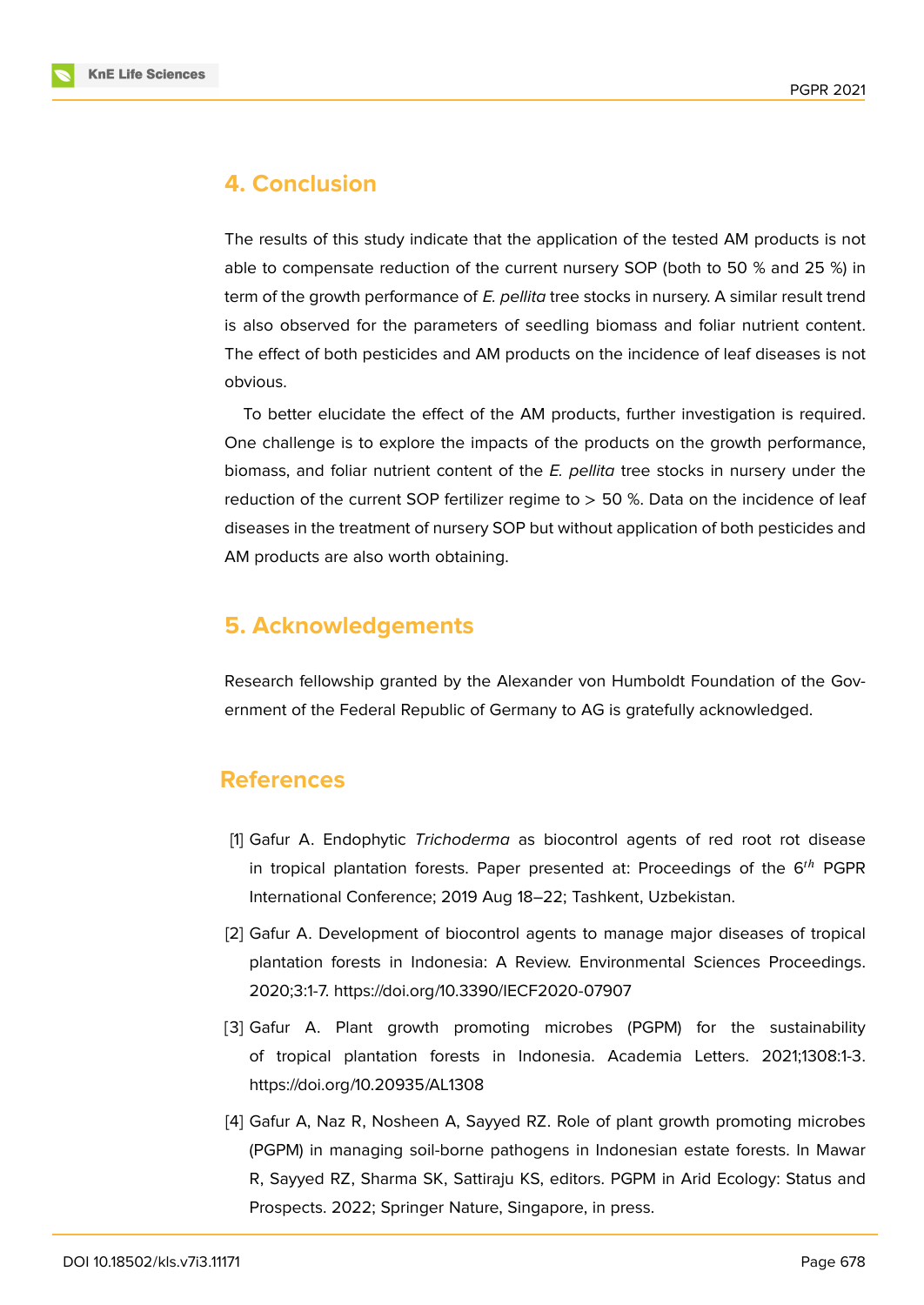

- [5] Hamid B, Zaman M, Farooq S et al. Bacterial plant biostimulants: A sustainable way towards improving growth, productivity, and health of crops. Sustainability. 2021;13(2856):1-24. ttps://doi.org/10.3390/su13052856
- [6] Arora H, Sharma A, Sharma S et al. Pythium damping-off and root rot of *Capsicum annuum* L.: Impacts, diagnosis, and management. Microorganisms. 2021;9(823):1-17. https://doi.org/10.3390/microorganisms9040823
- [7] Saboor A, Ali MA, Hussain S, El Enshasy HA et al. Zinc nutrition and arbuscular mycorrhizal symbiosis effects on maize (*Zea mays* L.) growth and productivity. Saudi Journal of Biological Sciences. 2021;28(11): 6339-6351. https://doi.org/10.1016/j.sjbs.2021.06.096
- [8] Sarkar D, Sankar A, Devika OS et al. Optimizing nutrient use efficiency, productivity, energy use efficiency, and economics of red cabbage following mineral fertilization and biopriming with compatible rhizosphere microbes. Scientific Reports. 2021;11(15680):1-14. https://doi.org/10.1038/s41598-021-95092-6.
- [9] Gafur A. Plant growth promoting microbes (PGPM) in the future management of Indonesian estate forests. 2022; KnE Publisher, in press.
- [10] Syaffiary S Antonius S, Said D, Nugraha AK, Gafur A. Effect of organic fertilizer products on the growth and health of *Acacia crassicarpa* seedlings. 2022; KnE Publisher, in press.
- <span id="page-7-0"></span>[11] Bagyaraj DJ. Biological interaction with VA mycorrhizal fungi. Boca Raton: CRC Press Inc.; 1984.
- <span id="page-7-1"></span>[12] Morton B. Taxonomy of VA mycorrhiza fungi: Classification, nomenclature and identification. Mycotaxon. 1988;32:267-324.
- [13] Dehne HW. Interaction between vesicular arbuscular mycorrhizal fungi and plant pathogens. Phytopathology. 1982;72:1115-1119.
- [14] Faber BA, Zasoski RJ, Munns DN, Shackel K. A method for measuring hyphal nutrient and water uptake in mycorrhizal plants. Canadian Journal of Botany. 1991;69:87-94.
- [15] Azcon-Agular C, Barea JM. Arbuscular mycorrhiza and biological control of soilborne plant pathogen – An overview of the mechanisms involved. Mycorrhiza. 1996;6:457- 464.
- [16] Gafur A, Schützendübel A, Langenfeld-Heyser R, Fritz E, Polle A. Compatible and incompetent *Paxillus involutus* isolates for ectomycorrhiza formation in vitro with poplar (populus x canescens) differ in H<sub>2</sub>O<sub>2</sub> production. Plant Biology 2004;6:91-99.